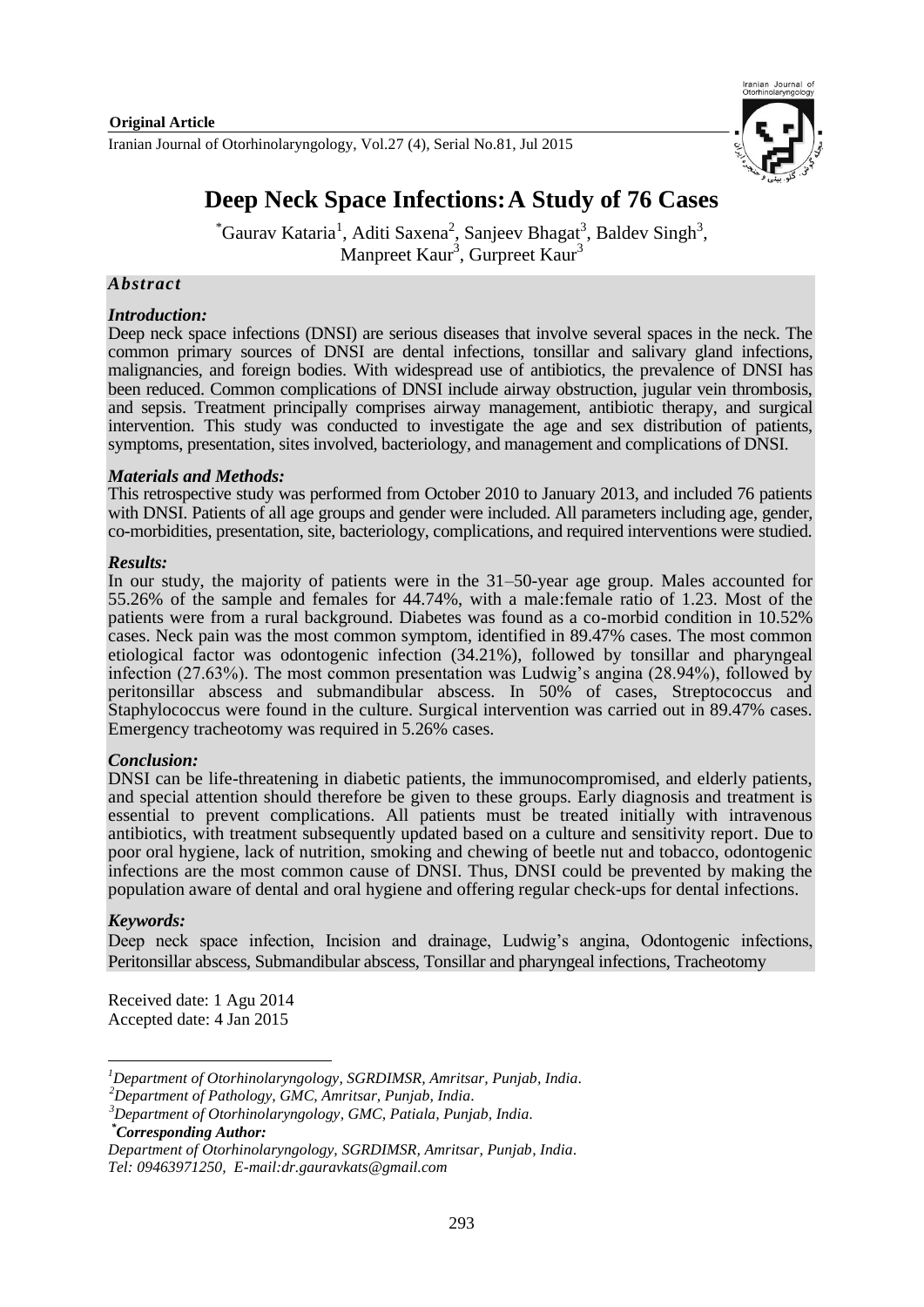# *Introduction*

Deep neck space infection (DNSI) refers to an infection in the potential spaces and fascial planes of the neck, either with abscess formation or cellulitis (1). At least 11 deep spaces are part of the complex structure formed by the facial planes, providing possible infection sites. Based on their relationship with the hyoid bone, the deep spaces may be classified as follows: spaces localized above the hyoid level (peritonsillar, submandibular, parapharyngeal, buccal, parotid, masticatory/ temporal); spaces that involve the entire circumference of the neck (retropharyngeal, danger space, prevertebral and carotid); and the anterior or pretracheal visceral space, below the hyoid bone (2).

DNSI are bacterial infections originating from the upper aerodigestive tract and involving the deep neck spaces (3). The most common primary sources of DNSI are the dentition, tonsils, salivary glands, foreign bodies, and malignancies. DNSI often occur following preceding infections such as dental caries, tonsillitis, pharyngitis, trauma to the head and neck, or among intravenous drug abusers. Infections originating from teeth or their supporting structures, known as odontogenic infections, are among the most common diseases in the oral and maxillofacial region, especially in developing countries (4). Previously, before the advent of antibiotics, tonsillar and peritonsillar infections were the source of infection in 70% cases of DNSI (5); but now the most common cause is considered to be dental in origin (6). DNSI are usually polymicrobial in nature. Streptococci, Peptostreptococcus species, Staphylococcus aureus, and anaerobes are the most commonly cultured organisms from DNSI (7,8). Clinical manifestations of DNSI depend on the spaces involved, and include pain, fever, malaise, fatigue, swelling, odynophagia, dysphagia, trismus, dysphonia, otalgia, and dyspnea (9).

A rapidly progressive course of DNSI with a fatal outcome may be seen, especially in immunocompromised patients with diabetes mellitus, chemotherapy, steroid therapy, or HIV infection (2). In past, these infections were fairly common; however, with the advent of broad spectrum antibiotics, the incidence of these infections has decreased. Despite the extensive use of antibiotics, DNSI still remains serious and is associated with significant morbidity. These infections are potentially life threatening and spread rapidly, leading to severe complications. Potentially life-threatening complications have been reported to occur at a rate of 10–20%, even in recent literature on DNSI cases (10,11).

Common and potentially life-threatening complications include airway obstruction, jugular vein thrombosis, descending mediastinitis, pericarditis, pleural empyema, cavernous sinus thrombosis, sepsis, respiratory distress, disseminated intravascular coagulation (2), pleuropulmonary suppuration, and hematogenous dissemination to distant organs (12).

Treatment of DNSI includes antibiotic therapy, airway management and surgical intervention. Management of DNSI is traditionally based on prompt surgical drainage of the abscess followed by antibiotics or nonsurgical treatment using appropriate antibiotics in the case of cellulitis (13). Proper diagnosis and prompt management can effectively overcome the disease and provide a cure without complications. However, for this to be possible, otorhinolaryngologists must have detailed knowledge of the presentation, etiology, investigations and access to appropriate medical and surgical interventions. The main aim of our study was to share our experience in terms of presentation, clinical trends, common sites involved, bacteriology, management, complications, and outcomes.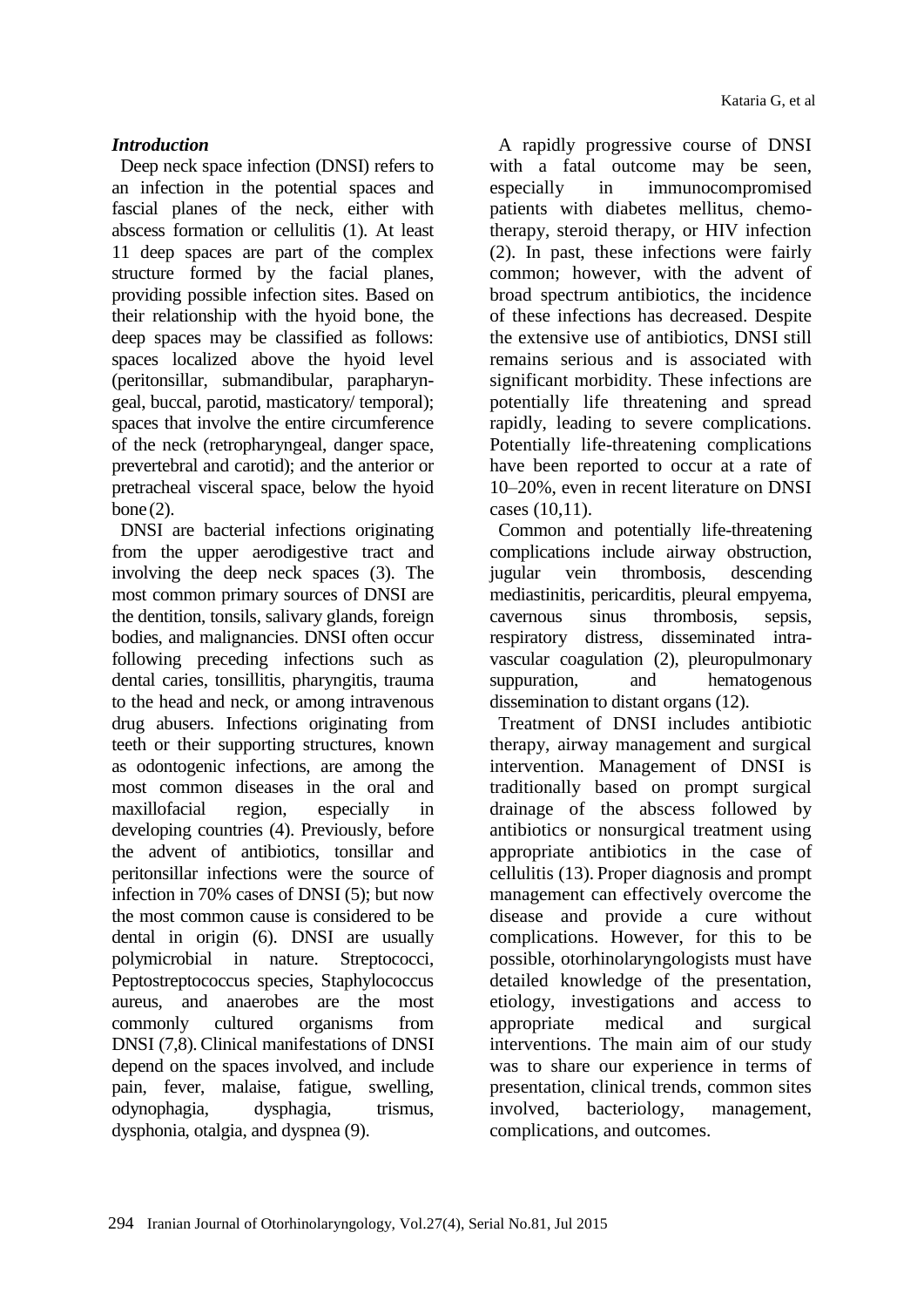Analysis of Deep Neck Space Infections in 76 Cases

### *Materials and Methods*

In this retrospective study, 76 patients who were admitted and treated for DNSI in the ear, nose and throat (ENT) department from October 2010 to January 2013 were included. We excluded patients who had an infection related to inhalant injuries or due to any malignancy. A total of 76 cases of DNSI met our inclusion criteria. Patients of all age groups and both genders were included. All parameters including age, gender, comorbidities, symptoms, site involved, bacteriology, culture growth, type of intervention required, complications, and outcome were studied. All patients were initiated on treatment with amoxicillin, clavulanate, and metronidazole; the treatment regimen was later modified based on a culture and sensitivity report.

# *Results*

We evaluated 76 DNSI inpatients. The mean age of the patients was 33.2 years, with a minimum age of 4 years and a maximum age of 72 years. The majority of patients were in the 31–40-year age group, followed by the 41–50-year age group.

**Table 1:** Sex distribution of patients (n=76).

| <b>Sex</b> | No. of patients $(\%)$ |
|------------|------------------------|
| Male       | 42 (55.26)             |
| Female     | 34 (44.73)             |
| Total      | 76 (100)               |

Out of a total of 76 patients, 42 (55.26%) were male and 34 (44.73%) were female; with a male:female ratio of 1.23 (Table. 1). With respect to demographic distribution, 52 patients (68.42%) were from a rural background and 24 (31.58%) were from an urban background. Twenty-eight patients (36.84%) were tobacco chewers and 16 (21.05%) were tobacco smokers. Out of 76 patients, eight (10.52%) had diabetes mellitus, four (5.26%) were intravenous drug users and two (2.63%) had chronic kidney disease.

| Table 2: Symptoms of DNSI patients |  |  |
|------------------------------------|--|--|
|------------------------------------|--|--|

| Symptom           | No. of patients $(\%)$ |
|-------------------|------------------------|
| Neck pain         | 68 (89.47)             |
| Neck swelling     | 65 (85.52)             |
| Dysphagia         | 63 (82.89)             |
| Fever             | 58 (76.31)             |
| Odynophagia       | 58 (76.31)             |
| Toothache         | 28 (36.84)             |
| Airway difficulty | 08 (10.52)             |
| Trismus           | 06 (7.89)              |
| Torticollis       | 03 (3.94)              |

Neck pain was the most common symptom, found in 68 patients (89.47%), followed by neck swelling in 65 patients (85.52%), dysphagia in 63 patients (82.89%), fever in 58 patients (76.31%), odynophagia in 58 patients (76.31%), toothache in 28 patients (36.84%), airway difficulty in eight patients (10.52%), trismus in six patients (7.89%), and torticollis in three patients (3.94%) (Table. 2).

**Table 3:** Etiological factors in patients with DNSI

| Etiology                  | No. of patients (%) |
|---------------------------|---------------------|
| Odontogenic               | 26 (34.21)          |
| Tonsillopharyngitis       | 21 (27.63)          |
| Infected lymphadenopathy  | 07(9.21)            |
| <b>Furunculosis</b>       | 05(6.57)            |
| Trauma                    | 04(5.26)            |
| Thyroglossal cyst         | 02(2.63)            |
| Salivary gland infections | 02(2.63)            |
| Foreign body              | 01(1.31)            |
| Complicated otitis media  | 01(1.31)            |
| Unknown                   | 07(9.21)            |
| Total                     | 76 (100)            |

In the majority of cases, the etiological factor was odontogenic in origin (26 patients, 34.21%). The etiological factor was unknown in seven patients (9.21%) (Table. 3).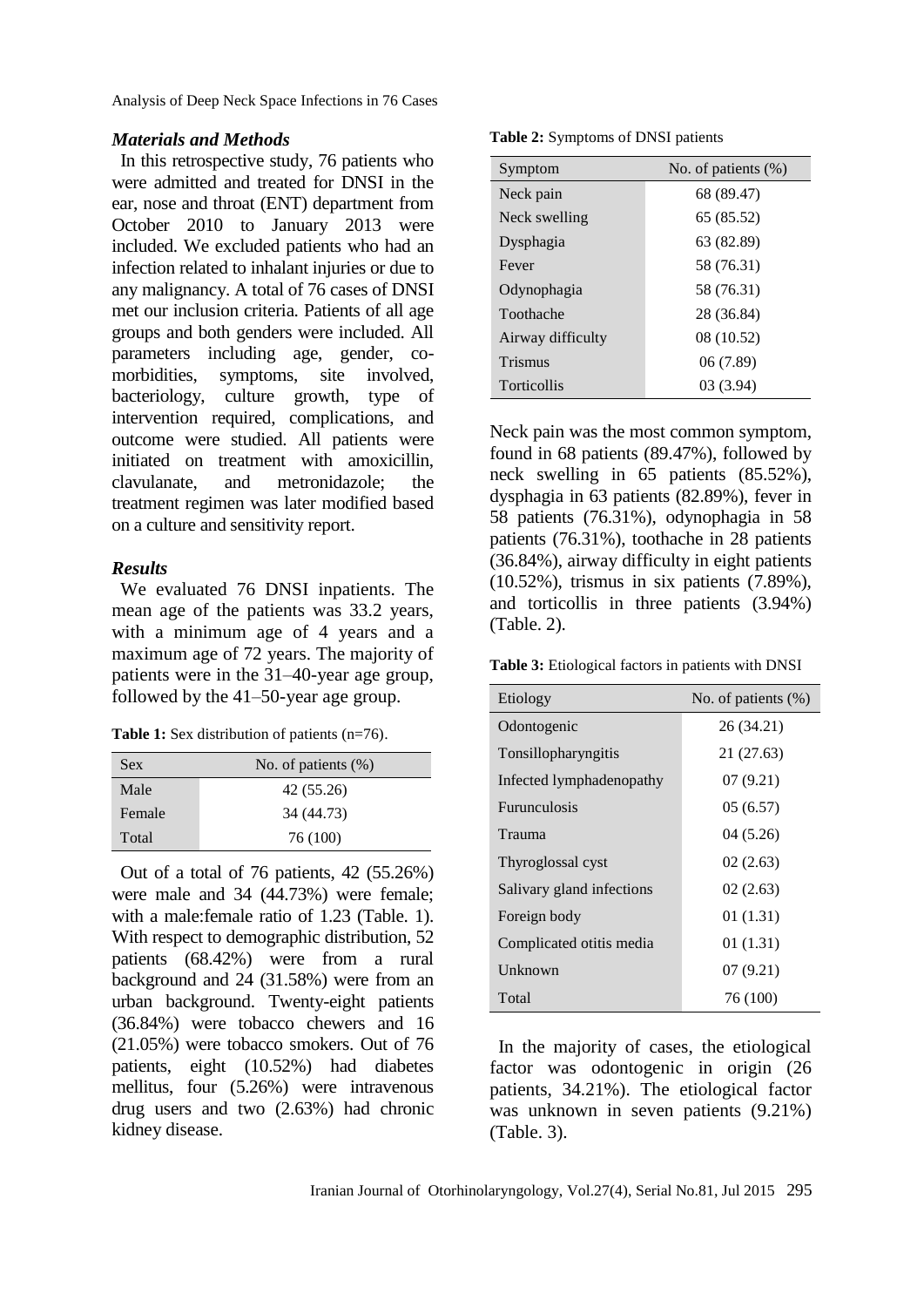**Table 4:** Location of abscess in DNSI patients (n=76)

| Presentation                   | No. of patients<br>(% ) |
|--------------------------------|-------------------------|
| Ludwig's angina                | 22 (28.94)              |
| Peritonsillar abscess          | 18 (23.68)              |
| Submandibular abscess          | 14 (18.42)              |
| Parapharyngeal abscess         | 08 (10.52)              |
| Retropharyngeal abscess        | 04 (5.26)               |
| Submental abscess              | 03(3.94)                |
| Parotid abscess                | 02(2.63)                |
| Anterior triangle neck abscess | 02(2.63)                |
| <b>Masticator</b> abscess      | 02(2.63)                |
| Posterior neck abscess         | 01(1.31)                |
| Total                          | 76 (100)                |

Ludwig's angina was the most common clinical presentation of neck abscess, in 22 patients (28.94%), followed by peritonsillar abscess in 18 patients (23.68%), submandibular abscess in 14 patients (18.42%), parapharyngeal abscess in eight patients (10.52%), retropharyngeal abscess in four patients (5.26%), submental abscess in three patients (3.94%), parotid abscess in two patients (2.63%), anterior triangle neck abscess in two patients (2.63%), masticator abscess in two patients (2.63%) and abscess in the posterior region of the neck in one patient (1.31%) (Table.4). The majority of patients (69,90.78%) underwent a computed tomography (CT) scan, four patients (5.26%) had a neck ultrasound, and no imaging was performed in the remaining three patients (3.94%). Routine investigations were performed in all patients. Out of 76 patients, 68 (89.47%) underwent intervention consisting of either incision and drainage or needle aspiration or both, and a pus specimen from these patients was sent for culture and sensitivity analysis. Forty-six patients had positive culture results. The most common organism cultured was Streptococcus (19,27.94%), followed by Staphylococcus (15,22.05%), polymicrobials (9,13.23%),

Klebsiella (4, 5.88%), Pseudomonas (4, 5.88%), Anaerobes (4, 5.88%), E. coli (1, 1.47%), and Proteus (1,1.47%). No bacterial growth was found in 11 patients (16.17%).

In terms of management, incision and drainage, needle aspiration or both were performed in 68 patients (89.47%). Eight patients (10.53%) were managed by medical treatment alone. All 76 patients were given broad spectrum intravenous antibiotics, which were later updated based on culture and sensitivity report. Forty-four patients (57.89%) required an external approach for incision and drainage. Fifteen patients (19.74%) needed intra-oral aspiration, while nine patients (11.84%) required both approaches. Mastoidectomy was performed in one (1.31%) of the patients. Four patients (5.26%) required emergency tracheotomy for airway management.

Complications were encountered in a few patients. Four patients had upper airway obstruction, three had septic shock, two had internal jugular vein thrombosis, two had skin necrosis and one had mediastinitis. One patient died during his hospital stay due to an unrelated systemic complication. The mean hospital stay was 4.2 days, with a minimum of 3 days and a maximum of 15 days.

# *Discussion*

The widespread use of antibiotics has decreased the incidence of DNSI, but it remains a fairly common problem. In our study, 76 DNSI patients were included and all were admitted to the hospital for treatment. The management and diagnosis of DNSI is still a challenge for otorhinolaryngologists. Evaluation of variables relating to life-threatening diseases is very important. In our study, the majority of patients were seen in their third and fourth decade. This correlates with the studies by Parischar et al. and Meher et al. in which 50% and 60% patients were in the third and fourth decade of life, respectively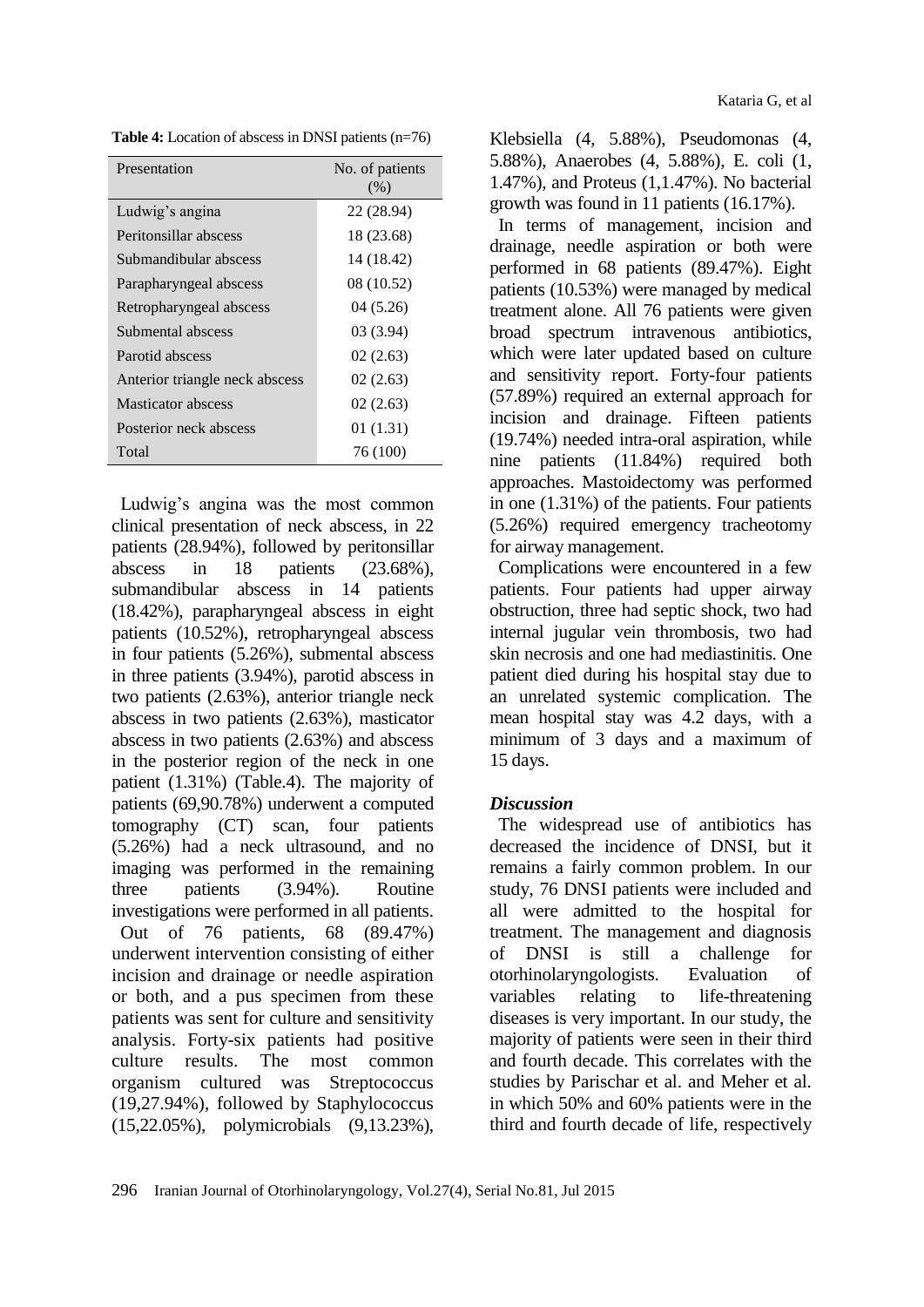Analysis of Deep Neck Space Infections in 76 Cases

(6,14). In our study, a male predominance was seen, which is consistent with studies by Sethi et al. Meher et al. and Parischar et al. all of which showed male preponderance (6,14,15). Further, in our study, diabetes was associated with 10.52% patients, which is very low compared with the study of Huang et al which reported 30.3% patients of diabetes mellitus (8). Twenty-eight of our patients were tobacco chewers. This results in poor oral hygiene and is reported to affect the host's vulnerability to systemic diseases by the formation of subgingival biofilms acting as reservoirs of Gramnegative bacteria, and through the periodontium acting as a reservoir of inflammatory mediators (16).

Our study is consistent with those of Bakir et al. Meher et al. Sethi et al. and Marioni et al. with pain as the most common symptom followed by swelling, dysphagia/odynophagia, and trismus (10,14,15,17).

The length of hospital stay as an indicator of severity of infection was related to the following factors: socioeconomic status, blood sugar level, hemoglobin level, oral hygiene and white blood cell counts. In a study by Tschiassny et al. 70% of cases of DNSI were odontogenic in origin (18). In a retrospective study by Parhiscar et al. odontogenic infections were declared as the most common cause of DNSI (43%) (6). Bottin et al. also reported similar results to Parhiscar et al. with 42% of DNSI due to odontogenic origin (6,19). Huang et al. Marioni et al. and Eftekharian et al. reported that odontogenic problems were the most common causative factor for DNSI, in 42%, 38.8% and 49% cases, respectively (8,17,20). Studies by Sethi et al. and Har-El G et al. also showed the major cause of DNSI to be dental in origin (15,21).Thus, our study results are consistent with those of these previous studies. The most common presentation of DNSI in our study was Ludwig's angina (28.94%), followed by peritonsillar abscess (23.68%), submandibular abscess (18.42%), parapharyngeal abscess (10.52%), and retropharyngeal abscess (5.26%). Ludwig's angina, peritonsillar abscess, and anterior neck abscess accounted for approximately 56% of our cases, which is consistent with the studies by Afshin et al. and Khode et al. with about 60% cases with a similar presentation (22,23). Peritonsillar abscess and submandibular abscess were the second and third most common presentation in our study, which correlates with study results from Pariscar et al. and Stalfor et al. with peritonsillar and submandibular as the second and third most common presentation  $(6,24)$ .

Streptococcus species were the most common cultured organism in our study, which is consistent with the studies of Ridder et al. Parischar et al. Mumtaz et al. and Gidley et al. (6,25-27). In 11 patients (16.17%), no organism was cultured, which was probably due to use of antibiotics at the time the cultures were sent.

A contrast CT scan is the most appropriate imaging tool, not only for the diagnosis of deep neck space infections, but also to show the extent of disease. CT scans are not only beneficial in differentiating between cellulitis and abscesses, but also have an important role in the evaluation of serious complications. A CT scan also helps to decide whether a surgical intervention is indicated, as patients with radiological evidence of cellulitis respond well to medical treatment, whereas those with abscess have a higher incidence of complications and usually require surgical management due to the aggressive nature of this condition. Ultrasound also plays an important role in the detection of abscess formation (13,28). In our study, a CT scan was performed in 90.78% patients and ultrasound was performed in 5.26% cases.

Worldwide, management of DNSI usually involves early surgical drainage of purulent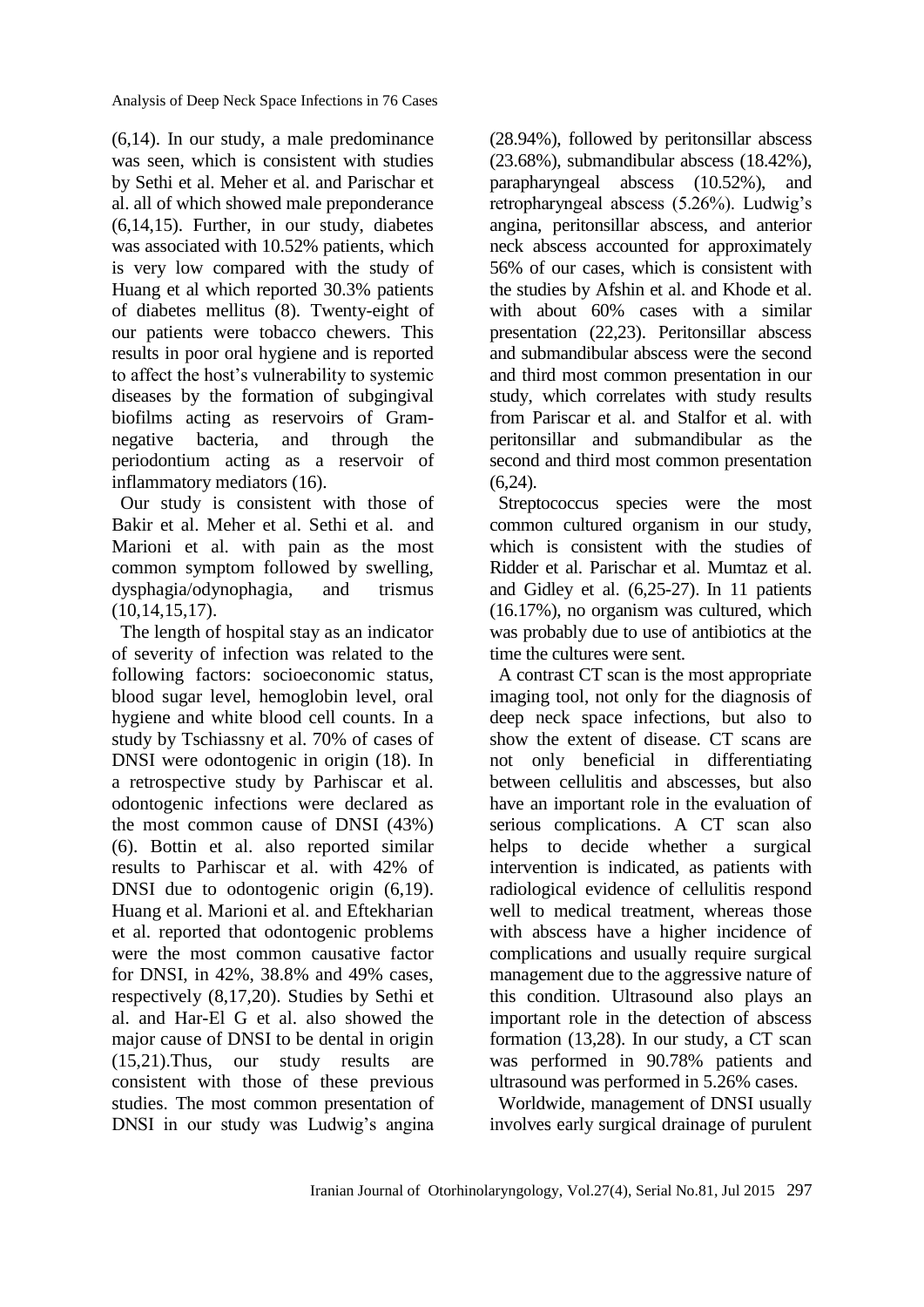abscesses via an external incision (1,19,20). In our study, all patients were initiated on intravenous antibiotic therapy with amoxicillin, clavulanic acid, and metronidazole, which was later modified according to the culture and sensitivity report. In the case of a significant abscess on the CT scan, prompt open surgical drainage has been shown to be the most suitable technique for treating DNSI (8). In our study, surgical intervention was carried out in 89.47% of patients, which is consistent with the studies by Mumtaz et al. Eftekharian et al. Parhiscar et al. and Har-El et al. with surgical intervention required in approximately 78%, 79%, 100% and 90% of cases, respectively (6,20,21,26).

Airway management is challenging in patients with DNSI. Usual causes of airway compromise are laryngeal edema and pushing of the tongue upwards and backwards, especially in Ludwig's angina. In our study, tracheotomy was performed in 5.26% of cases, which is consistent with the study by Eftekharian et al. (20), in which tracheotomy was required in 8.8% cases. A tracheal intubation with rigid laryngoscopy may be difficult in these patients due to the possibility of distortion in the airway anatomy, tissue rigidity, and a limited access to the mouth. Thus, the tracheotomy must always be considered whenever there is respiratory difficulty. Sometimes attempting intubations can worsen an already damaged airway (29).

# *Conclusion*

DNSI remains a common and challenging disease for clinicians, and should be treated on emergency basis. It is also very important to give special attention to high-risk groups such as diabetics, the elderly, and patients with underlying systemic diseases as the condition may progress to life-threatening complications. Early diagnosis and treatment is essential. Thus, all patients should be initiated on treatment with empirical

intravenous antibiotic therapy, which should be updated later according to the culture and sensitivity report. All patients with a significant abscess on the CT scan require surgical intervention. Tracheotomy should be considered if airway protection is needed. In developing countries, lack of adequate nutrition, poor oral hygiene, tobacco chewing, smoking and beetle nut chewing has led to an increased prevalence of dental and periodontal diseases. In our study, odontogenic infections were the most common etiology for DNSI. Therefore, prevention of DNSI can be achieved by making the population aware of dental and oral hygiene and encouraging regular checkups for dental infections.

# *References*

**1.** Wang LF, Kuo WR, Tsai SM, Huang KJ. Characterizations of life threatening deep cervical space infections: A review of one hundred ninety six cases. Am J Otolaryngol 2003; 24(2):111–7.

**2.** Vieira F, Allen SM, Stocks RSM, Thompson JW. Deep neck infections. Otolaryngol Clin N Am 2008; 12:459–83.

**3.** Durazzo M, Pinto F, Loures M, Volpi E, Nishio S, Brandao L, et al. Deep neck space infections. Rev Ass Med Brasil 1997; 43:119–26.

**4.** Wong TY. A nationwide survey of deaths from oral and maxillofacial infections: the Taiwanese experience. J Oral Maxillofac Surg 1999; 57: 1297–99.

**5.** Weed H, Forest L. Deep neck infection. J Otolaryngol Head Neck Surg 1998; 3:2515–24.

**6.** Parhiscar A, Harel G. Deep neck abscess: A retrospective review of 210 cases. Ann Otolo Rhinol Laryngol 2001; 110(11): 1051–54.

**7.** Ungkanont K, Yellon RF, Weissman JL, Casselbrant ML, Gonzalez VH, Bluestone CD. Head and neck space infections in infant and children. Otolaryngol Head Neck Surg 1995; 112(3):375–82.

**8.** Huang TT, Liu TC, Chen PR, Tseng FY, Yeh TH, Chen YS. Deep neck infection: Analysis of 185 cases. J Otolaryngol Head Neck Surg 2004; 26(10):854–60.

**9.** Hasegawa J, Hidaka H, Tateda M, Kudo T, Sagai S, Miyazaki M, et al. An analysis of clinical risk factors of deep neck infection. Auris Nasus Larynx 2011; 38(1):101–7.

**10.** Bakir S, Tanriverdi MH, Gun R, Yorgancilar AE, Yildirim M, Tekbas G, et al. Deep neck space infections: A retrospective review of 173 cases. Am J Otolaryngol 2012; 33(1):56–63.